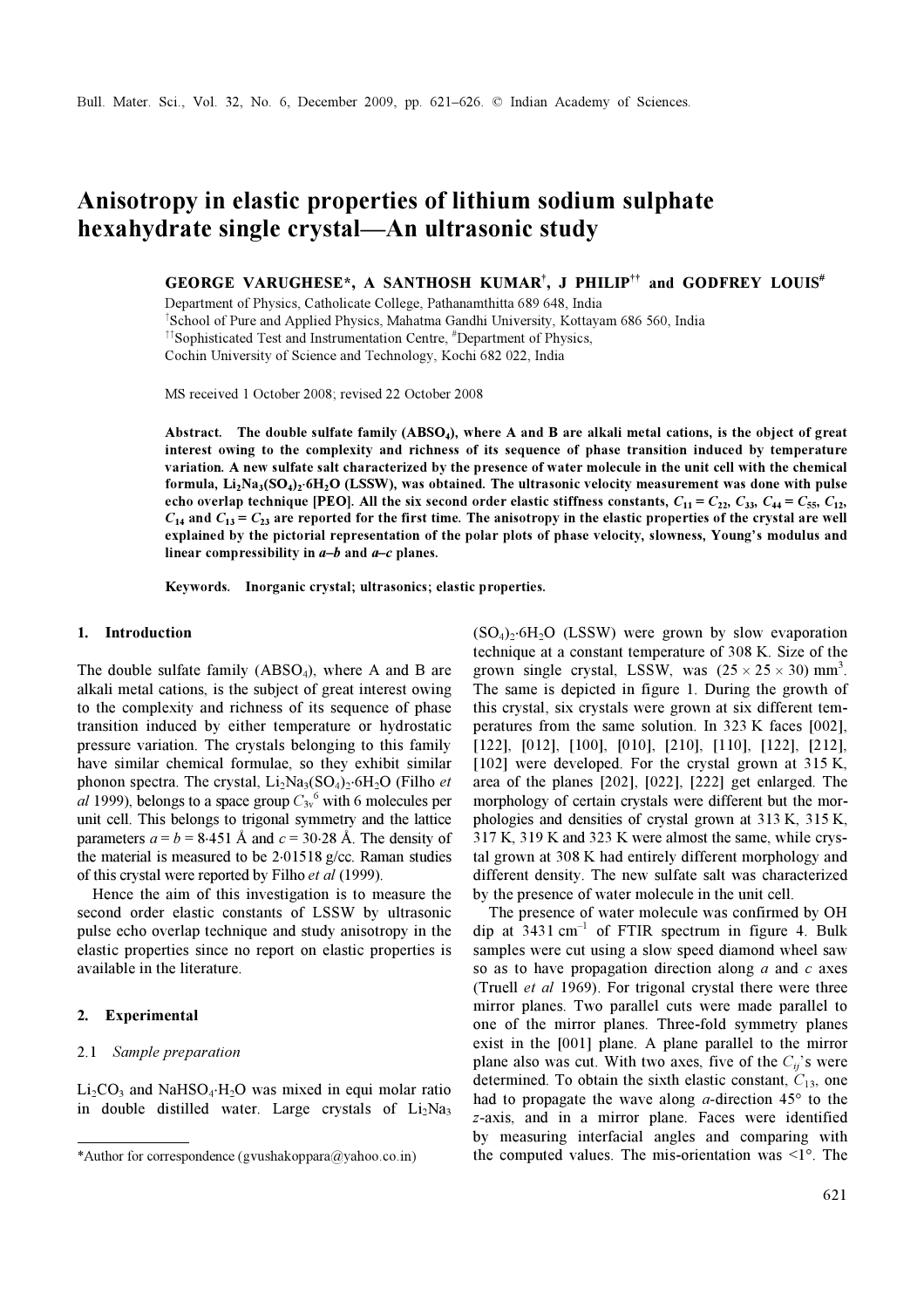sample crystals along the measurement direction were in the range 0⋅8–1⋅2 cm. The samples were well polished by using water paper of grade 1500 and cerium oxide powder. This enables one to get proper bonding of transducer.

### 2.2 Velocity measurements

The velocity of ultrasonic waves was determined by measuring round trip time of plane ultrasonic longitudinal and transverse waves in the specimen using  $X$  and  $Y$ -cut transducers. The ultrasonic velocities were measured using the PEO technique and details of this technique were explained elsewhere (McSkimin 1964; Papadakis 1976). A MATEC model 7700 Pulse modulator and receiver system with its associated subunits have been used for the velocity measurements.

# 2.3 Elastic constant measurements of trigonal crystal

A rhombohedral crystal has three-fold axis of symmetry and three mirror planes. It is found that  $C_{11} = C_{22}$ ,  $C_{33}$ ,  $C_{44} = C_{55}$ ,  $C_{12}$  and  $C_{14}$  can be obtained by measuring the velocity in c-direction (three fold symmetry axis) and any one of the three axes in the base plane normal to a mirror plane and the third pure mode axis in the  $m_1$  plane. The sixth elastic constant,  $C_{13} = C_{23}$ , can be found by velocity measurement of quasi-longitudinal wave in a mirror plane at  $45^{\circ}$  with c-axis. The elastic constant  $C_{66}$  can be obtained by knowing  $C_{11}$  and  $C_{12}$  by the relation  $Li<sub>2</sub>Na<sub>3</sub>(SO<sub>4</sub>)<sub>2</sub>·6H<sub>2</sub>O$ . (LSSW) can be categorized as type-1 trigonal with 6 independent second order elastic stiffness constants, which are  $C_{11} = C_{22}$ ,  $C_{33}$ ,  $C_{44} = C_{55}$ ,  $C_{12}$ ,  $C_{13}$ ,  $C_{14}$ , and  $C_{66} = 1/2(C_{11} - C_{12})$ . The constants  $C_{11}$ ,  $C_{33}$  and  $C_{44}$  have been determined from the direct relation,  $C_{ij} = \rho V^2$ , where V is the relevant sound velocity. Eight velocity measurements enable us to determine all the seven second-order elastic constants. The ultrasonic



Figure 1. Photograph of lithium sodium sulphate hexahydrate (308 K) and lithium sodium sulphate crystals grown at 313 K, 315 K, 317 K, 319 K and 323 K.

velocities in these crystals in the specified directions are tabulated in table 1. The values of the elastic constants, compliance constants and Poisson's ratios of LSSW grown at 323K are tabulated in table 2. The elastic constants  $C_{12}$ ,  $C_{13}$ ,  $C_{14}$  and  $C_{66}$  are evaluated from the combichecks on the values.

values of the value of the following cross-  
checks on the values.

\n
$$
C_{11} > C_{12}; \ (C_{11} + C_{12})C_{33} > 2C_{13}^2;
$$
\n
$$
(C_{11} - C_{12})C_{44} > 2C_{14}^2.
$$
\n(1)

The off-diagonal constants have been derived from the Christoffel equations (Truell 1969) which are given by

$$
C_{14} = 1/2\{ [2\rho v_1^2 - (C_{66} + C_{44})]^2 - (C_{66} - C_{44})^2 \}^{1/2},
$$
 (2)

$$
C_{12} = C_{11} + 2C_{44} - 2(\rho v_1^2 + \rho v_2^2),
$$
\n(3)

$$
C_{13} = \frac{1}{n_3 n_1} \left\{ \left[ \frac{C - (m^3 - m^2 A + mB)}{D} \right] \right\}^{\frac{1}{2}} - C_{44},\tag{4}
$$

where

$$
C_{11}n_1^2 + C_{44}n_3^2 = a, \quad C_{66}n_1^2 + C_{44}n_3^2 = b,
$$
  

$$
C_{44}n_1^2 + C_{33}n_3^2 = c, \quad 2C_{14}n_1n_3 = l \quad \rho v_6^2 = m,
$$

where

$$
n_1 = 1/\sqrt{2}, n_3 = 1/\sqrt{2} \text{ and}
$$
  
\n
$$
a+b+c=A,
$$
  
\n
$$
ab+bc+ac-l^2=B,
$$
  
\n
$$
abc-cl^2=C,
$$
  
\n
$$
(a-b-2l) = D.
$$
  
\n(5)

Here  $n_3 = \cos\theta$ ,  $n_1 = \sin\theta$ , and  $\theta$  is measured from c axis and  $\theta$  = 45°. The diagonal elements can be measured with an accuracy of 0⋅3% and off-diagonal elastic constants to an accuracy of 1–2⋅7%.

# 2.4 Polar plots of phase velocity, slowness, Young's modulus and linear compressibility

The anisotropy in the propagation of elastic waves in this crystal can be illustrated clearly by plotting the phase velocity surface plot in the  $x-z$  plane following the wellknown procedure (Nye 1957; Alex and Jacob 2000). The method involves solution of the Christoffel equations and numerically computing the phase velocity as a function of the direction cosines.

Figure 5 shows the phase velocity surface, in the  $x-z$ plane, for the ultrasonic wave corresponding to quasi-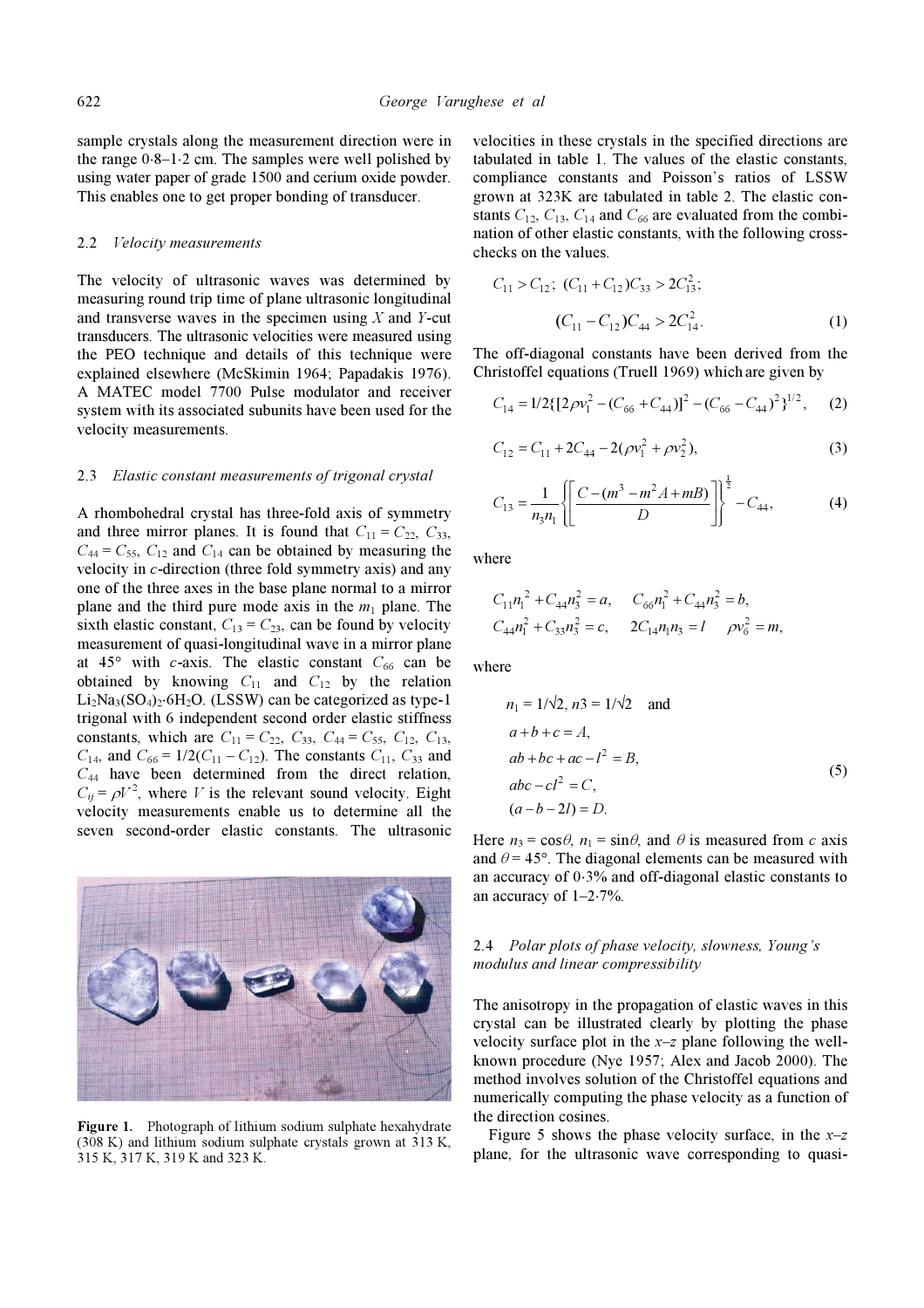

Figure 2. XRD of lithium sodium sulphate hexahydrate [LSSW] crystal.



Figure 3. XRD of grown lithium sodium sulphate [LSS] crystal.

longitudinal [QT] mode. Polar plots of phase velocity and inverse of phase velocity (slowness) in other planes can also be plotted by following the same procedure and is depicted in figure 6. The velocity surface plots outlined above alone cannot completely describe the anisotropy of the elastic properties of a crystal. The Young's moduli surface plots are also very important in this regard. The Young's modulus (Nye 1957; Alex and Jacob 2000), E, in the direction of the unit vector,  $n<sub>i</sub>$ , for a trigonal crystal is given by

$$
E^{-1} = [1 - n_3^2]S_{11} + S_{33}n_3^4 + [2S_{12} + S_{66}]n_1^2n_2^2
$$
  
+  $n_3^2[1 - n_3^2][2S_{13} + S_{44}] + 2n_2n_3[3n_1^2 - n_2^2]S_{14}.$  (6)

Here  $S_{ij}$ 's are the respective compliance constants.

 The cross-section of Young's modulus surfaces plotted in the  $x-z$  plane is shown in figure 7. The linear compressibility (Nye 1957; Alex and Jacob 2000) of a trigonal crystal in the matrix form can be written as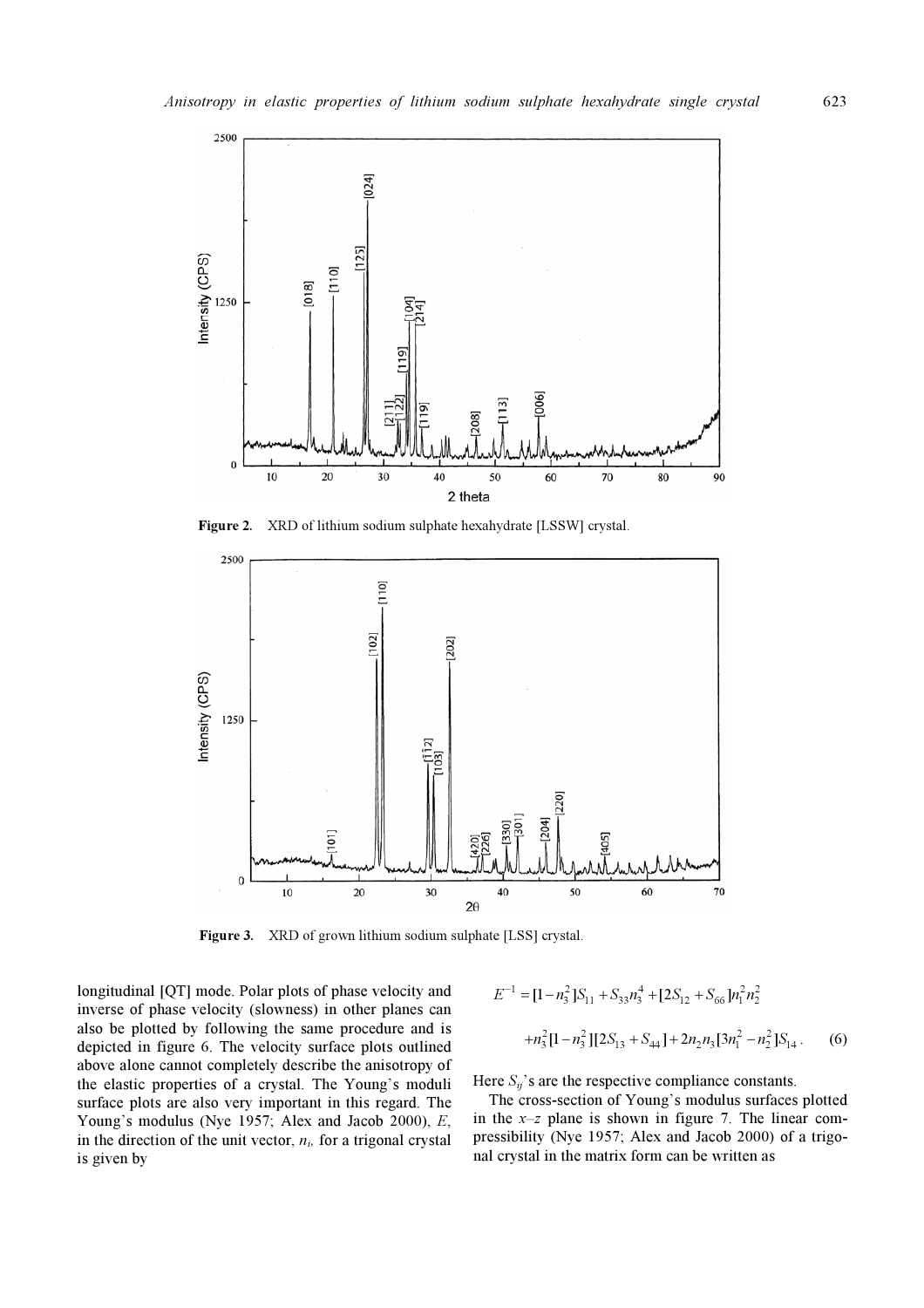

Figure 4. FTIR spectrum of lithium sodium sulphate hexahydrate crystal.

| Mode              | Direction of<br>propagation                                                                 | Direction of<br>polarization                                | Measured mode<br>velocity $(m/s)$                                                                                                    | Mode velocity-elastic<br>constant relation                                                                                                                                           |
|-------------------|---------------------------------------------------------------------------------------------|-------------------------------------------------------------|--------------------------------------------------------------------------------------------------------------------------------------|--------------------------------------------------------------------------------------------------------------------------------------------------------------------------------------|
| L<br>L<br>T<br>OL | $[100]$<br>[100]<br>[100]<br>[001]<br>[001]<br>Along mirror plane<br>$45^{\circ}$ to c axis | [100]<br>[001]<br>$[001]$ & $[010]$<br>[001]<br>[100]<br>OL | $V_1$ = 4769 $\pm$ 4<br>$V_2$ = 2592 $\pm$ 2<br>$V_3$ = 2628 ± 2<br>$V_4$ = 4808 ± 4<br>$V_5$ = 2460 $\pm$ 2<br>$V_6$ = 4571 $\pm$ 4 | $C_{11} = C_{22} = \rho V_1^2$<br>$C_{12} = f_{ab(V2)}$<br>$C_{14} = f_{\text{ab}'}(y_2 \& v_3)$<br>$C_{33} = \rho V_5^2$<br>$C_{44} = C_{55} = \rho V_6^2$<br>$C_{13} = f_{ac(V6)}$ |

Table 1. Velocity of ultrasonic modes in LSSW at 300 K.

L, T QL, QT represent longitudinal, transverse, quasi-longitudinal and quasi transverse modes, respectively.

$$
\beta = [S_{11} + S_{12} + S_{13}] - [S_{11} + S_{12} - S_{13} - S_{33}]n_3^2.
$$
 (7)

The values of linear compressibility of LSSW crystal in the  $x-y$ ,  $y-z$  and  $x-z$  planes have been plotted (Nye 1957; Alex and Jacob 2000). These plots are shown in figure 8. The volume compressibility (Nye 1957; Alex and Jacob 2000),  $S_{ijkk}$ , is an invariant parameter for a crystal. For the trigonal system, in matrix notation, it is given by

$$
S_{iikk} = S_{33} + 2[S_{11} + S_{12} + 2S_{13}].
$$
 (8)

The value of the volume compressibility of LSSW is obtained as  $0.22 \times 10^{-10} \text{ N}^{-1} \text{ m}^2$  and that of the bulk modulus is 45 GPa.

 The Poisson's ratios (Nye 1957) of LSSW are given by the following expressions:

$$
V_{21} = -\varepsilon_{22}/\varepsilon_{11} = -S_{2211}/S_{1111} = -S_{21}/S_{11},
$$

$$
\nu_{31} = -\varepsilon_{33}/\varepsilon_{11} = -S_{3311}/S_{1111} = -S_{31}/S_{11},
$$
  
\n
$$
\nu_{12} = -\varepsilon_{11}/\varepsilon_{21} = -S_{12}/S_{22},
$$
  
\n
$$
\nu_{13} = -\varepsilon_{11}/\varepsilon_{33} = -S_{13}/S_{33}.
$$
 (9)

These have been evaluated and are also tabulated in table 2.

# 3. Results and discussion

A detailed study of elastic properties of the crystal has been reported for the first time. Figures 2 and 3 showed the powder X-ray diffraction pattern of lithium sodium sulphate grown at 308 K and 323 K. From XRD data it was evident that structures of these two crystals are entirely different though they have been grown from the same solution. They have been compared with JCPDS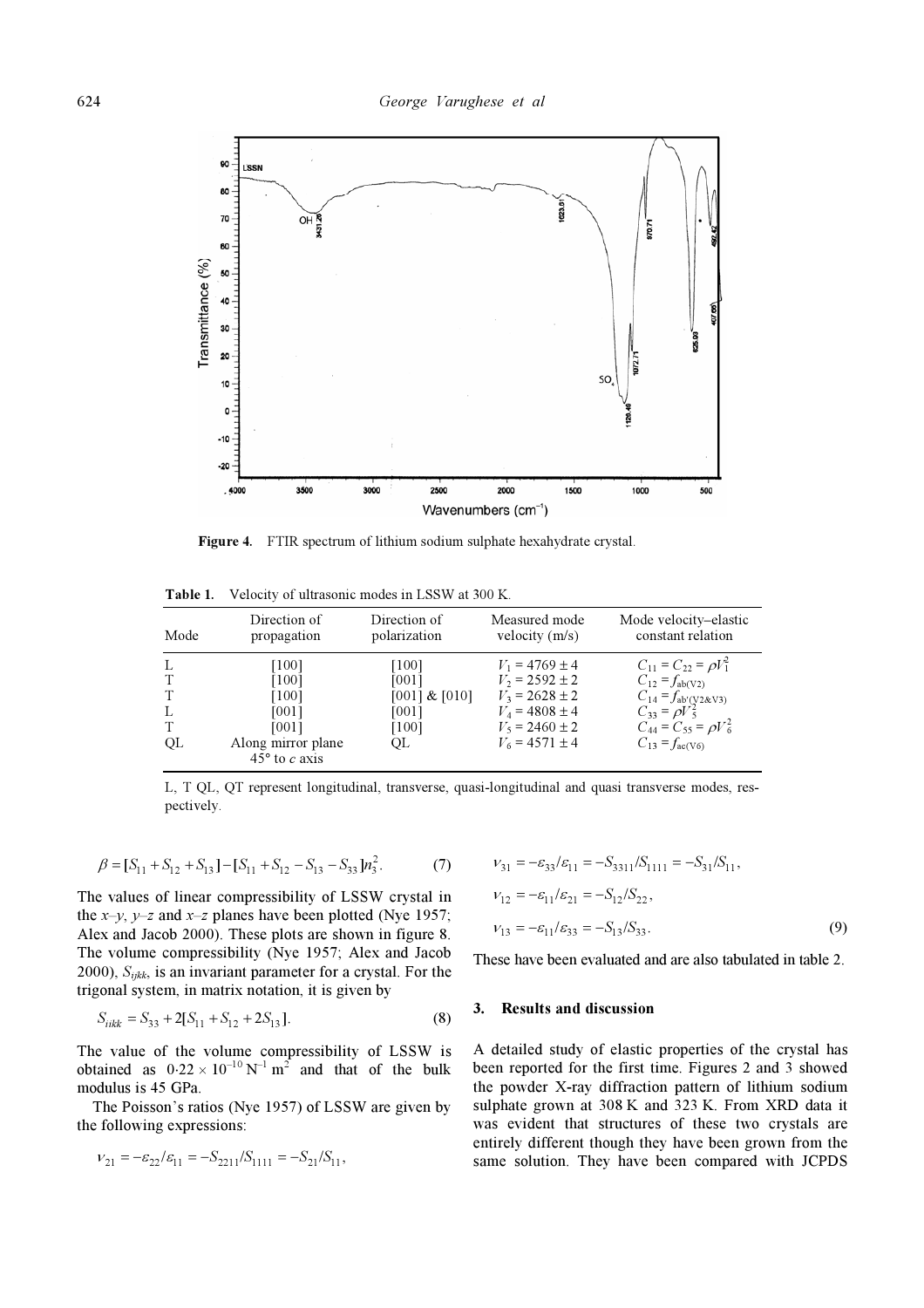| $S1$ no.       | Elastic stiffness constant (GPa)      | Compliance constant<br>$(x\ 10^{-10} N^{-1} m^2)$ | Poisson's ratio  |
|----------------|---------------------------------------|---------------------------------------------------|------------------|
|                | $C_{11} = C_{22} = 45.84 \pm 0.09$    | $S_{11} = 0.361$                                  | $v_{12} = 0.169$ |
|                | $C_{33} = 46.60 \pm 0.09$             | $S_{33} = 0.393$                                  | $v_{21} = 0.169$ |
|                | $C_{44} = C_{55} = 12.21 \times 0.02$ | $S_{44} = S_{55} = 0.845$                         | $v_{13} = 0.417$ |
| $\overline{4}$ | $C_{66} = 15.27 \pm 0.03$             | $S_{66} = 0.845$                                  | $v_{31} = 0.454$ |
|                | $C_{12} = 15.3 \pm 0.33$              | $S_{12} = -0.061$                                 |                  |
| 6              | $C_{13} = 2.54 \pm 1.2$               | $S_{13} = -0.164$                                 |                  |
|                | $C_{14} = 0.648 \pm 0.19$             | $S_{14} = -0.225$                                 |                  |

Table 2. Elastic stiffness constant, compliance constant and Poisson's ratio of LSSW.



Figure 5. Polar plot of phase velocity.



Figure 6. Polar plot of slowness.

file card no. 712172. Thus it was proved that the crystal grown at 308 K is not at all lithium sodium sulphate but it is Li<sub>2</sub>Na<sub>3</sub>(SO<sub>4</sub>)<sub>2</sub>⋅6H<sub>2</sub>O with different lattice parameter and space group. Some workers (Rao and Sunandana 1996; Gundusharma and Seeco 1986) have erroneously reported crystal grown at 308 K with ingredients  $Li<sub>2</sub>CO<sub>3</sub>$  and NaHSO4⋅H2O as lithium sodium sulphate.



Figure 7. Polar plot of Young's modulus.



Figure 8. Polar plot of linear compressibility.

### 4. Conclusions

A detailed study of the elastic properties of LSSW gives complete set of second order elastic stiffness constants,